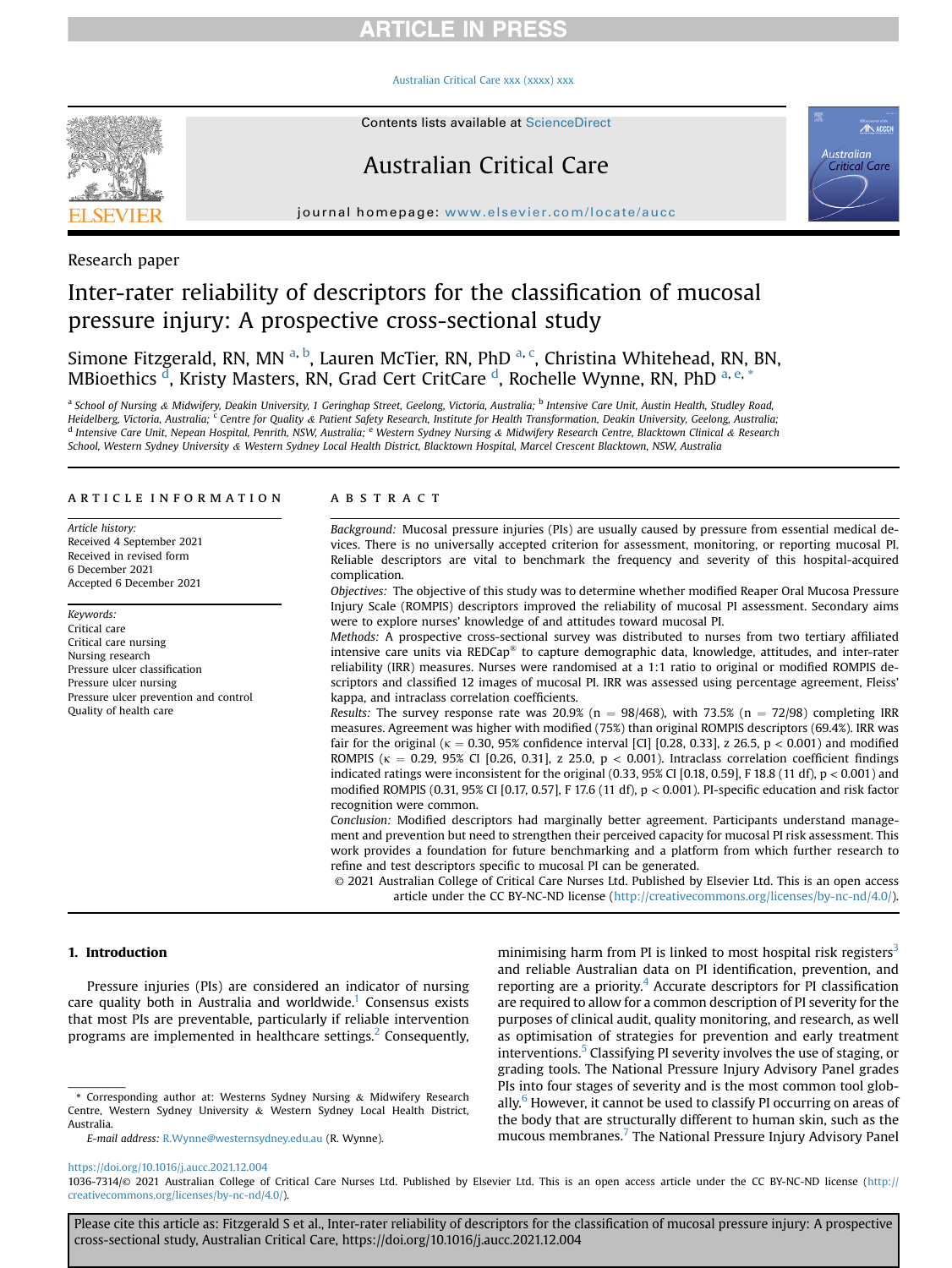do recommend mucosal PI are included in PI prevalence and incidence studies despite the absence of a specific classification category and noted as a PI without a stage identified.

Mucosal PIs predominantly occur in patients admitted to intensive care units (ICUs) and are caused by medical devices such as endotracheal or enteral feeding tubes. $8$  In areas other than the ICU, medical device use is less common, so estimations of mucosal PI are often very low. Analysis of data collected over 2 years from 18 Australian hospitals in Queensland showed hospital-acquired PI prevalence was  $3.4\%$  (n = 7291). ICU patients in this cohort were 3.8 times more likely to acquire a PI than those not in the ICU, and the incidence of ICU medical device-related PI was 22% in contrast to  $2\%$  for patients not in the ICU. $9$  In a secondary analysis of data collected for eight quarterly PI incidence and prevalence studies, the overall rate of hospital-acquired PI was  $5.4\%$  (n = 113) and 34.5%  $(n = 39)$  of these were medical device related PI. When patients had a medical device, they were 2.4 times more likely to develop a PI.<sup>[10](#page-6-7)</sup> A prospective observational study of consecutive patients ( $n = 483$ ) admitted to six ICUs and followed up for 7 days identified 61 hospital-acquired PIs in 48 (9.9%) patients, and 15 (3.1%) of these patients had 20 medical device-related PIs. $^{11}$  $^{11}$  $^{11}$  A recent systematic review found few studies intentionally report mucosal PI incidence or prevalence, despite data indicating that more than one-third of medical device-related PIs may be mucosal.<sup>12</sup> There is minimal literature focused on reliable descriptors for classification of mucosal PI that may compound problems with reporting. Reaper et al $^{13}$  $^{13}$  $^{13}$  developed the Reaper Oral Mucosa Pressure Injury Scale (ROMPIS) that, when tested in a cohort of ICU nurses, had fair inter-rater reliability (IRR) ( $\alpha = 0.307, 95\%$  confidence interval [CI] [0.20, 0.41]), a finding attributed to nurses' lack of confidence with mucosal pressure injury (MPI) assessment. In the context of limited options for mucosal PI assessment, the ROMPIS provides a benchmark and warrants further validation in the ICU setting.

Nurses' prevention knowledge and attitudes have been exten-sively explored in the context of PI on human skin;<sup>[14](#page-6-11)</sup> less is known regarding their approach to the prevention of mucosal PI. Nurses lead PI prevention<sup>[14](#page-6-11)</sup> through identification of patients at risk and monitoring and maintaining skin integrity with appropriate pre-vention strategies.<sup>[15](#page-6-12)</sup> Given most mucosal PIs occur in critical care areas, understanding the knowledge and attitudes of ICU nurses towards mucosal PI is vital to identify appropriate preventative strategies and opportunities to improve education and practice. The aim of this study was to determine whether modified ROMPIS (M-ROMPIS) descriptors improved IRR in mucosal PI assessment. Secondary aims were to explore nurses' knowledge of, and attitudes towards, mucosal PI.

## <span id="page-1-0"></span>2. Methods

## 2.1. Design

A prospective cross-sectional survey was created in Research Electronic Data Capture (REDCap<sup>®</sup>) to test IRR of the standard<sup>13</sup> and modified mucosal PI descriptors and nurses' perceptions and knowledge of mucosal PIs and their prevention. Human Research and Ethics Committee (HREC) approval was granted under the National Mutual Acceptance Scheme and site-specific approvals as required (HREC/60121-Austin-2019; 2020/STE04211; DUHREC 2020-234).

#### 2.2. Setting & sample

The population consisted of ICU nurses from two public tertiary teaching hospitals, one in NSW and one in Victoria, Australia. The Victorian ICU had 23 beds, treating approximately 2200 patients per year, and 318 nursing staff members at the time of the survey. The NSW site had 22 beds, treating approximately 2300 patients per year, with 150 nursing staff members. The invitation to participate was distributed to all ICU nursing staff members in both units, in July 2020 via staff email distribution lists, followed by a reminder email invitation 2 weeks later. The invitation contained the Participant Information Sheet and a link to the REDCap® survey; consent was implied by participation. To maintain study integrity, participants were asked not to discuss their responses with others. The survey remained open for 6 weeks, from the 3rd of July to the 16th of August 2021, to give participants sufficient time to complete the survey and submit their responses. Strategies, such as sending a reminder email 2 weeks after the initial invitation, including the current response rate in the reminder email to potentially motivate individuals to complete the survey as recommended by McPeake et al, $16$  and having ICU champions reminding staff about the survey during handover, double staffing, and periods of lower acuity, were used to optimise response rates.

### 2.3. Instruments

The standard set of mucosal PI descriptors were those designed by Reaper et al., $^{13}$  $^{13}$  $^{13}$  in the original ROMPIS tool. The ROMPIS has a three-stage classification system of severity; stage 1 represented the least severe, and Stage 3 the most severe, as well as the option of classifying a mucosal PI 'unstageable'. To construct the modified descriptors, an expert panel of ICU nurses revised the standard ROMPIS tool descriptors with language consistent with commonly used PI assessment nomenclature while maintaining clarity of differences between mucosal PI and skin PI. The panel was comprised of six critical care nurses, four in clinical roles and two academics from different universities. Two critical care nurses were from the same healthcare service. No members of the panel completed the survey. The lead investigator drafted changes which the panel reviewed independently and then discussed to achieve consensus. It was anticipated that familiarity with the language in the revised tool, the M-ROMPIS, would result in users finding this tool simpler to interpret and use. Additionally, the option 'unstageable' was omitted from response options for both tools in this study. Reaper et al $^{13}$  $^{13}$  $^{13}$  found limited consensus of participants that deemed images as 'unstageable', and IRR improved when the 'unstageable' results were omitted. It may be that availability of options such as 'unstageable' allows for generation of coefficients not specifically valid to the context and thus may limit IRR esti-mations in classification systems.<sup>[17](#page-6-14)</sup> Standard and modified descriptors of the ROMPIS tool are listed in [Table 1.](#page-2-0)

The REDCap® survey consisted of three sections. Section [1](#page-0-4) contained participant demographic information. Section [2](#page-1-0) comprised questions relevant to the secondary aim of exploring ICU nurses' perceptions and knowledge of mucosal PIs and their prevention. These questions were based on the Moore and Price<sup>18</sup> (2004) Staff Attitude Scale towards PI prevention and were adapted to fit the mucosal PI context. The modifications only included the addition of the word mucosal to PI statements. Modifications were reviewed and agreed upon by the convened expert panel of ICU nurses. Instrument responses were in the form of a Likert scale, free text, or checkboxes. Once section [2](#page-1-0) of the survey was complete, section [3](#page-2-1) became available and participants were randomised by an automated rule in REDCap® to complete the IRR assessment for the ROMPIS or M-ROMPIS. Randomisation followed a 1:1 allocation sequence to ensure each tool was used a similar number of times. Section [3](#page-2-1) included 12 images of mucosal PI, from each of the three grades of severity described in the tools. Participants were asked to classify each mucosal PI into one of the three stages of severity according to the tool descriptors provided. Images were sourced from clinical photographs used with permission as well as from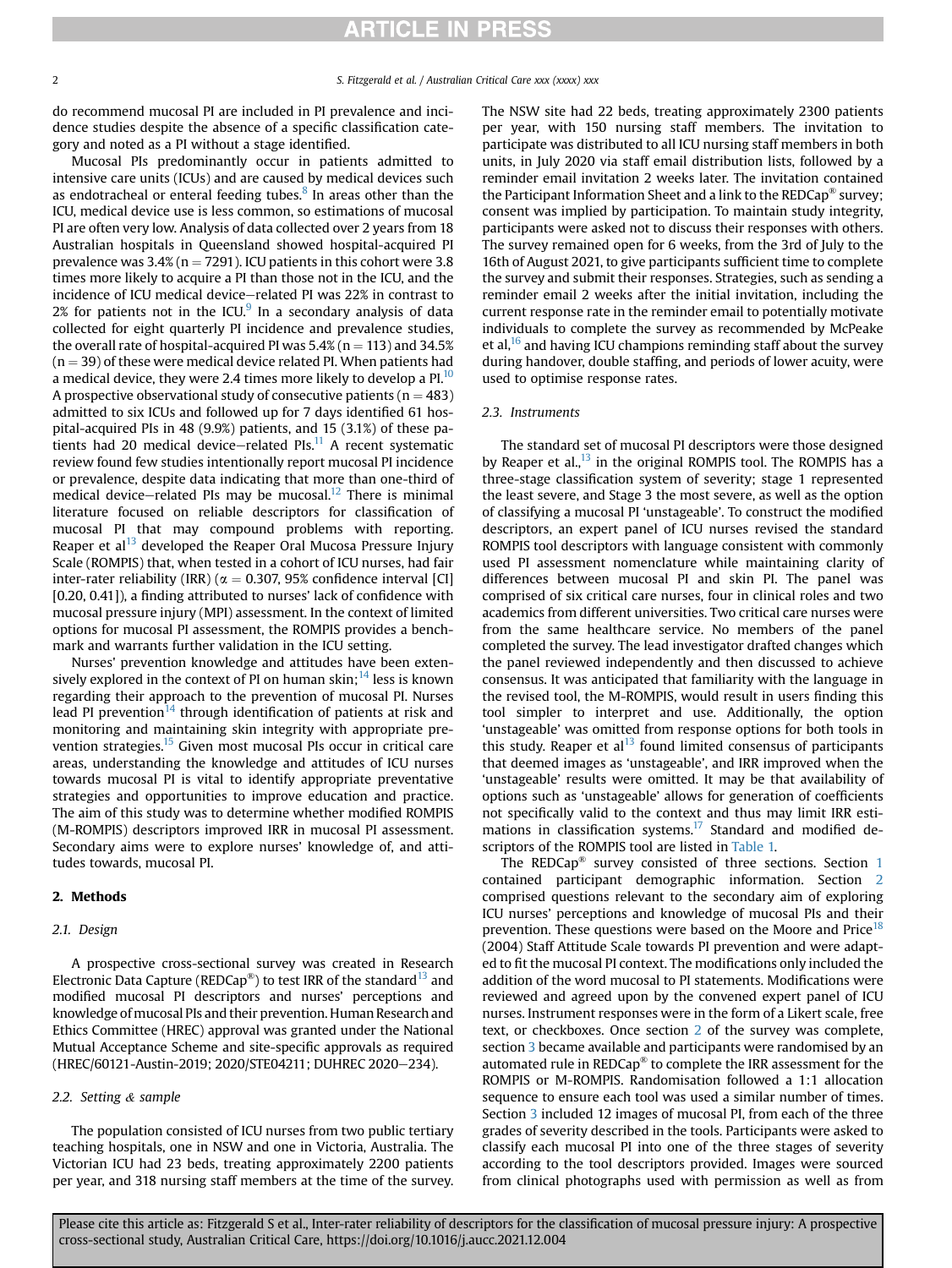## **ARTICLE IN PRESS**

#### S. Fitzgerald et al. / Australian Critical Care xxx (xxxx) xxx 3

<span id="page-2-0"></span>Table 1 ROMPIS and M-ROMPIS tool criterion.

| Stage   | Original ROMPIS tool                                                                                                                                                                                                                                                                                             | M-ROMPIS tool                                                                                                                                                                                         |
|---------|------------------------------------------------------------------------------------------------------------------------------------------------------------------------------------------------------------------------------------------------------------------------------------------------------------------|-------------------------------------------------------------------------------------------------------------------------------------------------------------------------------------------------------|
| Stage 1 | Redness and demarcation of the lip and buccal mucosa, with no visible<br>destruction or loss of epithelial tissue, ulceration, or blisters. Nonblanchable<br>erythema on the corners of the mouth.                                                                                                               | Intact lip and mucosal tissue. Redness and/or bruising on<br>the lip or mucosal tissue. No visible skin loss, destruction,<br>ulceration, or blisters.                                                |
| Stage 2 | Destruction and differentiation of buccal mucosa, as manifested by blisters, soft<br>coagulum, or clotting on mucosal tissue; superficial loss of nonkeratinised<br>epithelial tissue; or damage to epidermal and dermal layers of the corners of the<br>mouth, without evidence of damage to underlying fascia. | Visible superficial skin loss to the lips and/or mucosal tissue.<br>Injury may have a blister-like appearance.                                                                                        |
| Stage 3 | Loss of mucosa and submucosal tissue as evidenced by damage to/exposure of<br>the fascia and underlying muscle in the lips or corners of the mouth.                                                                                                                                                              | Full-thickness loss of tissue in the lip or mucosal tissue. This<br>may present as an open wound or scab. OR damage to both<br>the inner and outer mucosal tissue in the same anatomical<br>location. |

Note. The original ROMPIS tool is reprinted from the study by Reaper et al. (2017).

ROMPIS, Reaper Oral Mucosa Pressure Injury Scale; M-ROMPIS, modified Reaper Oral Mucosa Pressure Injury Scale.

published studies with Creative Commons licensing that allowed reproduction for research purposes. The selected images were sourced by the lead investigator and reviewed by the expert ICU panel of nurses. When the final 12 images were selected, they were independently reviewed by two clinical nurse consultants with expertise in the management of acute and chronic wounds to ensure they accurately represented the relevant assigned mucosal PI category aligned with the assessment tools. There were two images of stage 1, six of stage 2, and four of stage 3. Participants were not informed that there were two versions of the mucosal pressure injury assessment tool.

### 2.4. Data analysis

Survey data were extracted from REDCap® in Excel® format and imported into IBM SPSS® Statistics, version 27.0 (Armonk, NY: IBM Corp.). Continuous data were analysed using descriptive statistics: mean (M) and standard deviation (SD) or median (Med) and interquartile range (IQR) according to whether distributions were normal. Frequency (n) and proportion (%) were calculated for categorical variables and each response category: strongly agree, agree, neither agree nor disagree, disagree, strongly disagree. Qualitative open-ended response data were analysed using the "Framework" method of qualitative data analysis.<sup>[19](#page-6-16)</sup>

To assess the IRR of the ROMPIS and M-ROMPIS, a variable was created to note if the participant response was correct or incorrect for each image. A rating was correct if the PI was assigned the same severity criterion assigned by the panel of expert ICU nurses and incorrect if it did not. The decision was made a priori to exclude cases with incomplete response data from IRR analyses as it would not be possible to determine if the response was missing because of an interruption or because a decision could not be made regarding staging. The sum of correct responses for the complete set of images was used as a continuous dependent variable in analyses to describe overall scores for each tool using a two-tailed independent-group t-test or nonparametric alternative. The maximum possible score was 12. Percent agreement, the reliability statistic obtained by dividing the number of correct ratings by the total number of ratings, $20$  was calculated for each tool. Gold standard assessment would equate to 100% of responses being correct, so percent agreement provided an additional reference point for the comparison of accuracy.

Fleiss' kappa  $(\kappa)$  is a measure of inter-rater agreement used in situations where there are two or more raters and the response variable is a categorical variable. $^{21}$  $^{21}$  $^{21}$  Cohen's kappa coefficient was used to assess how strong the level of agreement was between raters, where a value of <0.20 is poor, 0.21 to 0.40 is fair, 0.41 to 0.60 is moderate, 0.61 to 0.80 is good, and 0.81 to 1.00 is very good. $22$ There are six assumptions required to be met when using Fleiss' kappa: (i) a categorical response variable; (ii) response categories are mutually exclusive; (iii) all raters assess the same number of categories; (iv) the raters are similar; (v) the raters are independent; and (vi) targets are randomly sampled from the population. In this study, assumption 6 was violated because good-quality images of mucosal PIs were challenging to locate. In addition, there was a need to retain a finite set of images to assess IRR as a larger number of images would potentially reduce power to detect agreement and conversely increase sample size requirements.

To strengthen confidence in the findings in the context of not meeting all six assumptions for Fleiss' kappa, intraclass correlation coefficients (ICCs) were calculated. Findings from this test provide a composite of intrarater and inter-rater variability. This study used a two-way mixed-effects ICC model where participant effects (rating applied to images) were random and measures effects (images and scale items) were fixed. 'Single measures' results provide an indication of intrarater reliability that enables results to reflect reliability of specific raters, and 'Average measures' test reliability between raters and thus reflect inter-rater reliability. Absolute agreement, which focuses on raters assigning the same score to the same subject $^{23}$  $^{23}$  $^{23}$  or in this instance image, was selected as the basis of model output. Cronbach's alpha was used to assess the strength of the consistency in the findings. A statistician was consulted to ensure data analyses were appropriate and accurate.

#### <span id="page-2-1"></span>3. Results

The survey was distributed to 468 (100%) ICU nurses at both sites with a response rate of 20.9% ( $n = 98$ ). Of the respondents, 88.8% (n = 87/98) completed section [1 and 2](#page-0-4) and 73.5% (n = 72/98) completed section [3](#page-2-1) IRR measures. Nurses were on average 38.3 (standard deviation  $[SD] = 11.3$ ) years of age; most were female  $(n = 72/87, 82.8%)$ , had been a registered nurse for 12 years (IQR = 8–18), and worked in the ICU for 9 years (IQR  $=$  8–18). The majority had completed a postgraduate qualification ( $n = 68/87, 78.2\%$ ), and almost a third reported no additional PI-specific education ( $n = 24/$ 87, 27.5%). Of the 87 (88.8%) participants who were randomised to either the ROMPIS or M-ROMPIS, there were 36 (36.7%) complete responses for the ROMPIS and 36 (36.7%) for the M-ROMPIS. There were no differences between nurses who did and did not complete IRR assessments in gender ( $\chi^2$  0.33 (2),  $p = 0.85$ ), age (Z -0.61,  $p = 0.54$ ), years as a registered nurse (Z  $-0.72$ ,  $p = 0.47$ ), years practicing in the ICU (Z –0.74,  $p = 0.46$ ), or level of education ( $\chi^2$ 2.31 (5),  $p = 0.81$ ).

Similarly, when comparing nurses who completed the ROMPIS  $(n = 36)$  and M-ROMPIS  $(n = 36)$ , there were no differences in gender ( $\chi^2$  1.48 (2),  $p = 0.48$ ), age (Z  $-1.06$ ,  $p = 0.29$ ), years as a registered nurse (Z –1.19,  $p = 0.23$ ), years practicing in the ICU (Z – 1.51,  $p = 0.13$ ), or level of education ( $\chi^2$  4.61 (5),  $p = 0.46$ ). Total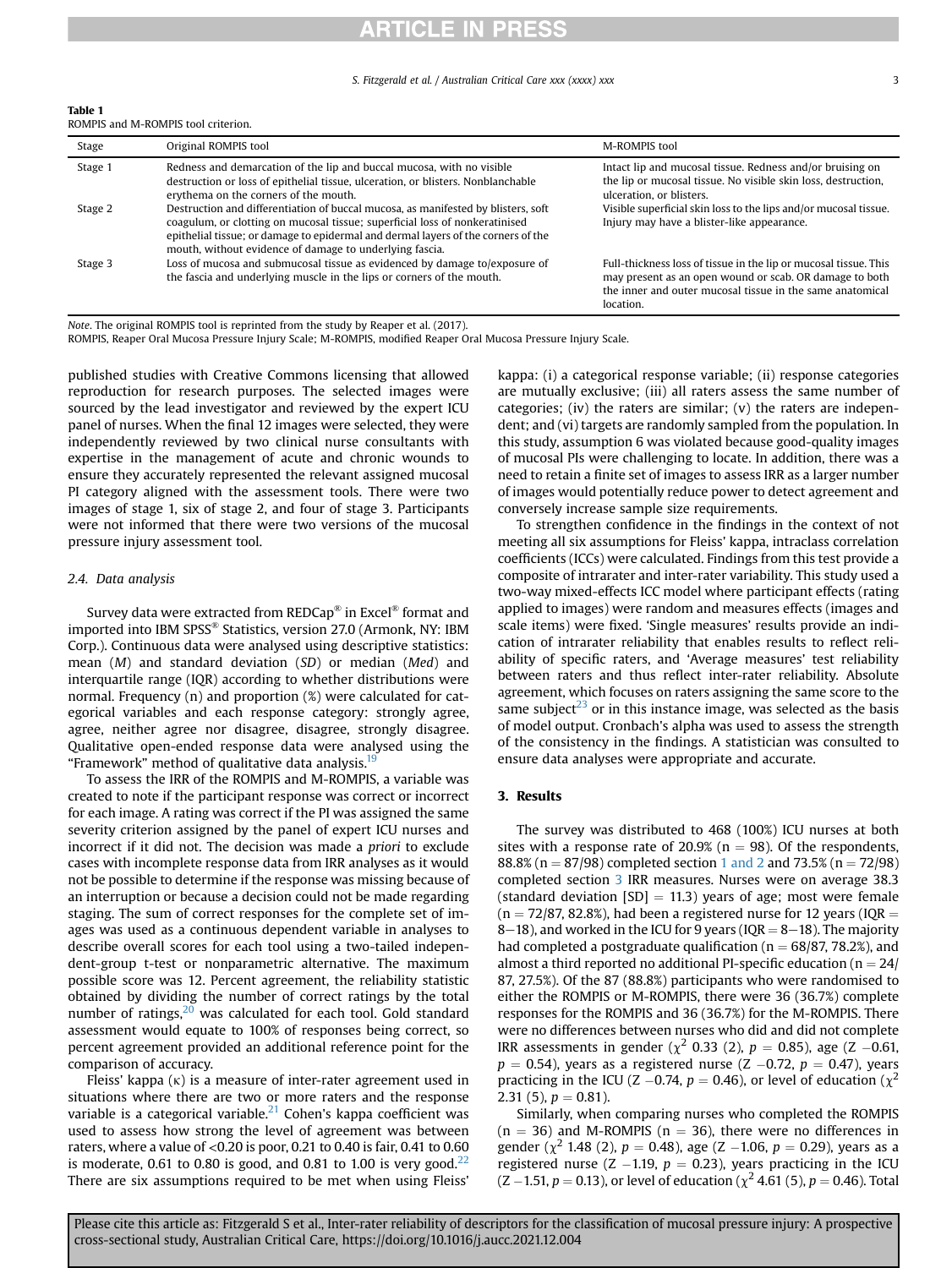## **RTICLE IN PRESS**

scores for each tool were similar between participants completing the ROMPIS with an average of 8.4 (SD  $=$  1.7, IQR  $=$  6) correct responses and those completing the M-ROMPIS 8.7 (SD = 1.5, IQR = 6; t 0.89 [70],  $p = 0.37$ ) from a total possible score of 12. The lowest number of correct responses was  $5$  (n = 3, 4.2%), and the highest was 11 ( $n = 7$ , 9.7%). No rater provided a correct response to all 12 questions. When comparing responses according to stages, stage 3 had the highest rate of correct responses, followed by stage 2 and then stage 1 as illustrated in [Table 2.](#page-3-0)

Percentage agreement was calculated for each tool. A total of 36 participants categorising 12 images provided 432 possible response options for the ROMPIS. Of these, 300 were correctly identified; thus, the percentage agreement was 69.4% (300/432). Fleiss' kappa  $(k = 0.30, 95\%$  CI [0.28, 0.33], z 26.5,  $p < 0.001$  indicated overall agreement was fair. Correct staging had a good level of agreement ( $\kappa = 0.79$ ) in contrast to incorrect ( $\kappa = 0.52$ ) that had moderate agreement. The stronger the level of agreement for the correct staging category was, the weaker the level of agreement became for incorrect staging [\(Table 2\)](#page-3-0). The ICC calculation based on single measures (intrarater reliability) and absolute agreement, in a twoway mixed-effects model, was also fair for the ROMPIS (0.33, 95% CI [0.18, 0.59], F 18.8 (11 df),  $p < 0.001$ ) that indicates individual raters results were inconsistent. Output for the average measures was 0.94 (95% CI [0.89, 0.98], F 18.8 (11 df),  $p < 0.001$ ) that suggests that raters in this sample were consistently inconsistent in their ratings. Cronbach's alpha of 0.95 indicated a high degree of internal consistency for the ICC results.

In contrast, findings related to the M-ROMPIS IRR testing were superior, but still only acceptable, with 324 of 432 responses being correct and thus a percentage agreement of 75.0%. Fleiss' kappa  $(k = 0.29, 95\%$  CI [0.26, 0.31], z 25.0,  $p < 0.001$  indicated overall agreement was again fair. Correct staging had a very good level of agreement ( $\kappa = 0.82$ ) in contrast to incorrect ( $\kappa = 0.47$ ). Not unlike the ROMPIS, the stronger the level of agreement for the correct staging category was, the weaker the level of agreement became for incorrect staging [\(Table 2\)](#page-3-0). The ICC calculation based on single measures (intrarater reliability) and absolute agreement, in a twoway mixed-effects model, was also fair (0.31, 95% CI [0.17, 0.57], F 17.6 (11 df),  $p < 0.001$ ) for the M-ROMPIS. Output for the average measures was 0.94 (95% CI [0.88, 0.98], F 17.6 (11 df), p < 0.001) that suggests that M-ROMPIS raters were also consistently inconsistent in their ratings. Cronbach's alpha for the M-ROMPIS ICC results was also 0.94, indicating a high degree of internal consistency.

Nurses agreed or strongly agreed that all patients are at a risk of developing mucosal PI ( $n = 61, 70.1\%$ ), that ICU patients are at a greater risk than those in lower acuity care ( $n = 79, 90.8\%$ ), and that continuous nursing assessment provides an accurate account of mucosal PI risk ( $n = 72, 82.8\%$ ). Interestingly, just over a third of nurses ( $n = 29, 33.3\%$ ) believed their clinical judgement was more effective than a risk assessment tool, and  $64.1\%$  (n = 41) agreed mucosal PI are avoidable, 81.6% agreed mucosal PI prevention is a routine part of their practice ( $n = 71$ ), 62% agreed mucosal PI risk assessment should be done more than once per shift ( $n = 54$ ), 63.2% agreed mucosal PI prevention is a high priority in ICU ( $n = 55$ ), and 71.3% agreed mucosal PI is a serious hospital-acquired complication  $(n = 62)$ . Only 10 (11.5%) nurses thought mucosal PI prevention was time-consuming, and 21 (24.1%) thought it was not as common as it used to be.

Participants were asked to select from a list of known risk factors for PI, those factors that they thought increased risk of mucosal PI in ICU patients ([Table 3\)](#page-4-0). Medical devices ( $n = 85, 97.7\%$ ) and poor nutritional status ( $n = 80, 92\%$ ) were factors with the highest level of agreement. In contrast, nurses perceived low ( $n = 34, 39.1\%$ ) or high (n = 9, 10.3%) blood albumin level and anaemia (n = 34, 39.1%) as risk factors. Additional risk factors identified by participants were related to the securement strategy ( $n = 5, 5.7\%$ ), oral hygiene  $(n = 8, 9.2%)$ , and side effects of toxic medications, for example, mouth ulcers ( $n = 6$ , 6.9%). The frequency of selected prevention strategies is illustrated in [Table 4](#page-4-1). Repositioning of securement devices ( $n = 81, 93.1\%$ ), regular skin assessment ( $n = 81, 93.1\%$ ), and removal of unnecessary medical devices ( $n = 79, 90.8\%$ ) were the most common strategies selected for mucosal PI prevention.

Most ( $n = 68$ , 78.2%) participants provided one or more responses to a free-text question regarding barriers to mucosal PI prevention. Three themes were identified from qualitative analysis: first, staffing, workload, and organisational; second, education and knowledge; and lastly, difficulty or inability to reposition medical devices ([Table 5](#page-5-2)). The majority of participant responses were related to the staffing, workload, and organisational theme. The most frequent response in this theme was lack of time and workload (n = 47, 54% of total responses). Similarly, most (n = 65, 75%) participants responded to the free-text question regarding enabling factors for improved mucosal PI prevention. Analysis of these responses identified three themes: first, measures to aid communication and documentation; second, improved staffing; and finally, additional education [\(Table 5](#page-5-2)).

#### 4. Discussion

The primary aim of this study was to determine if modified descriptors for mucosal PI improved inter-rater agreement in mucosal PI assessment. The original ROMPIS descriptors by Reaper et al.<sup>[13](#page-6-10)</sup> indicated IRR ( $\alpha = 0.31$ ; 95% CI [0.20–0.40]) was fair when tested on a population of ICU nurses. In this study, agreement was

<span id="page-3-0"></span>Table 2

Level of agreement for each mucosal pressure injury stage according to the ROMPIS and M-ROMPIS.

| Stage | Image                                     | Correct                     | ROMPIS $(N = 36)$    |                         |                      |                      |                         |                      |                         |                            |
|-------|-------------------------------------------|-----------------------------|----------------------|-------------------------|----------------------|----------------------|-------------------------|----------------------|-------------------------|----------------------------|
|       |                                           | n                           | %                    | К                       | кy                   | кп                   | 95% CI                  |                      | z                       |                            |
|       | 4, 10<br>1, 2, 6, 7, 9, 12<br>3, 5, 8, 11 | 31/72<br>131/216<br>138/144 | 43.1<br>60.6<br>95.8 | 0.26<br>0.13<br>$-0.01$ | 0.58<br>0.66<br>0.96 | 0.68<br>0.47<br>0.04 | 0.21<br>0.09<br>$-0.04$ | 0.32<br>0.16<br>0.03 | 9.36<br>7.81<br>$-0.19$ | < 0.001<br>< 0.001<br>0.85 |
|       |                                           |                             |                      | M-ROMPIS ( $N = 36$ )   |                      |                      |                         |                      |                         |                            |
|       |                                           | n                           | %                    | К                       | кy                   | кп                   | 95% CI                  |                      | z                       | D                          |
|       | 4, 10<br>1, 2, 6, 7, 9, 12<br>3, 5, 8, 11 | 40/72<br>144/216<br>140/144 | 55.5<br>66.7<br>97.2 | 0.52<br>0.06<br>$-0.01$ | 0.78<br>0.69<br>0.97 | 0.73<br>0.37<br>0.01 | 0.46<br>0.03<br>$-0.05$ | 0.57<br>0.09<br>0.02 | 18.3<br>3.67<br>$-0.69$ | < 0.001<br>< 0.001<br>0.48 |

NB: Data shown as the number (n) and percentage (%);

k, overall agreement; ky, agreement correct; kn, agreement incorrect; CI, confidence interval; ROMPIS, Reaper Oral Mucosa Pressure Injury Scale; M-ROMPIS, modified Reaper Oral Mucosa Pressure Injury Scale.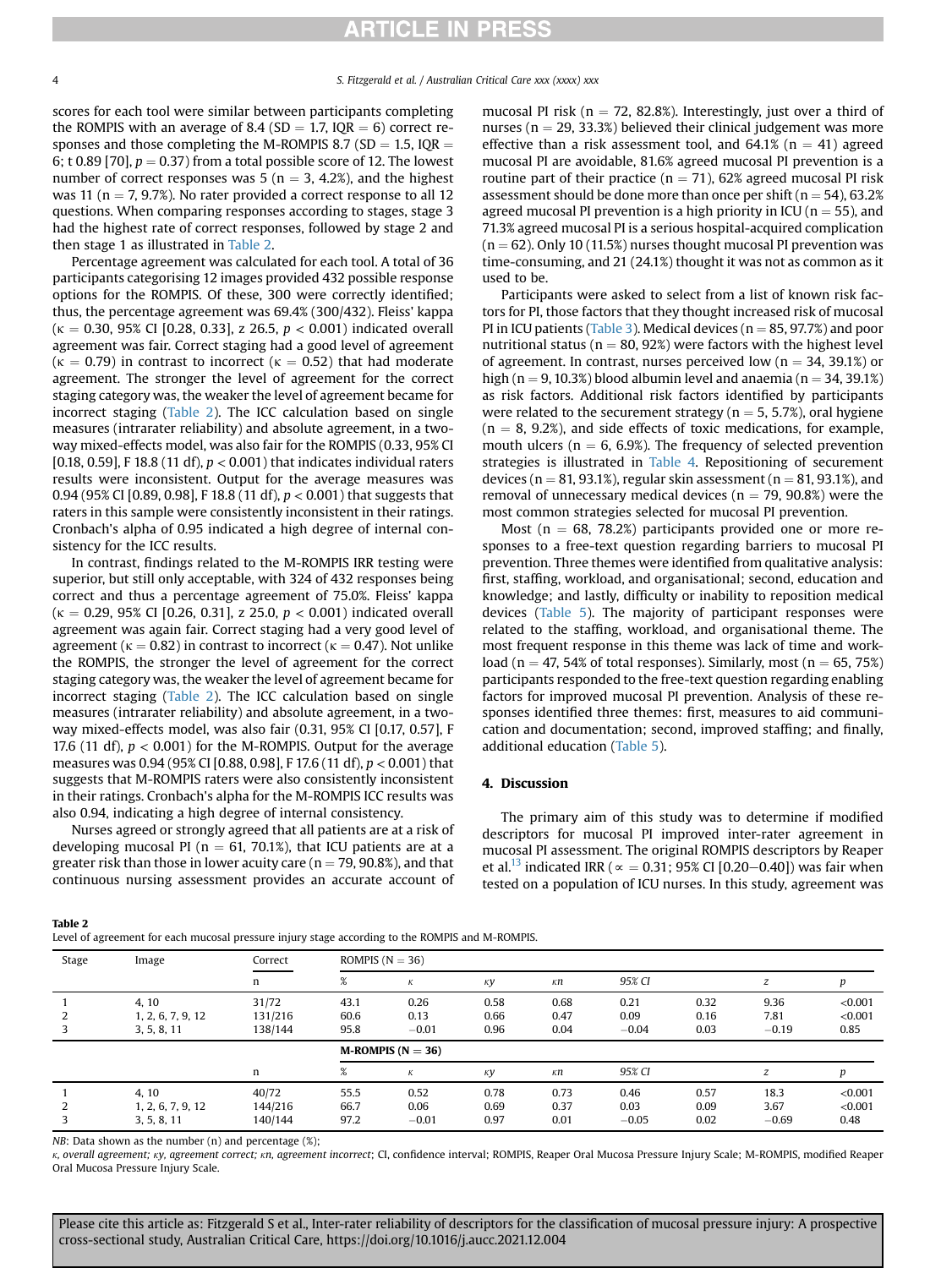## **ARTICLE IN PRESS**

S. Fitzgerald et al. / Australian Critical Care xxx (xxxx) xxx 5

<span id="page-4-0"></span>Table 3

 $R_{\text{max}}$  for MPI.

| NISN IQULVIS IVI IVII I.                  |    |      |
|-------------------------------------------|----|------|
| Risk factor                               | n  | %    |
| Medical devices                           | 85 | 97.7 |
| Duration of pressure on mucosal membranes | 83 | 95.4 |
| Poor nutrition                            | 80 | 92.0 |
| Dry mucosa                                | 76 | 87.4 |
| Mechanical ventilation                    | 72 | 82.8 |
| Comorbidities                             | 71 | 81.6 |
| Oedema                                    | 70 | 80.5 |
| Friction                                  | 67 | 77.0 |
| Sedative medications                      | 64 | 73.6 |
| Poor sensory perception                   | 63 | 72.4 |
| Vasoactive medications                    | 61 | 70.1 |
| Immobility                                | 59 | 67.8 |
| Haemodynamically unstable                 | 56 | 64.4 |
| Noninvasive ventilation                   | 50 | 57.5 |
| Low body mass index                       | 47 | 54.0 |
| Anaemia                                   | 34 | 39.1 |
| Low blood albumin                         | 34 | 39.1 |
| Analgesia                                 | 26 | 29.9 |
| High blood albumin                        | 9  | 10.3 |
|                                           |    |      |

NB: Data shown as the number (n) and percentage (%). Percentages do not add up to 100%.

similar for both the ROMPIS ( $\kappa = 0.30$ ) and the M-ROMPIS ( $\kappa$  = 0.29). Overall agreement for each tool was fair because of moderate agreement in correct and incorrect ratings for stage 1 and stage 2 images. Correct ratings were very good for stage 3 images irrespective of the tool used. Intraclass correlations to assess the reliability of agreement indicated raters were reliably inconsistent in their ratings. These findings align with literature examining PI using the standard international classification system<sup>[6](#page-6-3)</sup> where IRR is commonly reported to be between  $0.39^{24}$  and  $0.59^{25}$  Despite this, the accepted international PI staging system has been widely adopted and provides global gold standard measures for PI classification, reporting, and monitoring. Percentage agreement for the international staging system is on average  $68.5\%$ <sup>[26](#page-6-23)</sup> which is comparable with ROMPIS percentage agreement (69.7%). Percentage agreement for the M-ROMPIS was 76%, and for nine of 10 images used in this study, correct classification was higher when M-ROMPIS descriptors were used than when original ROMPIS descriptors were used. Classification was identical for two of the 10 images: one, a stage 2, and one, a stage 3 mucosal PI. Findings from this study indicate that the M-ROMPIS has marginally better agreement than the original ROMPIS, but neither set of descriptors is particularly reliable unless there is a stage 3 mucosal PI evident.

Nurses' perceptions of mucosal PI were consistent with findings from previous research conducted in the context of PI occurring on human skin, which predominantly reports nurses having proactive attitudes towards PI prevention and management.[15](#page-6-12),[27](#page-6-24) Participants cited unavoidable reasons for their inability to reposition medical devices exerting pressure on mucosal membranes, such as facial

#### <span id="page-4-1"></span>Table 4

Prevention strategies for MPI.

| Prevention strategy                    | n  | %    |
|----------------------------------------|----|------|
| Repositioning securing devices         | 81 | 93.1 |
| Regular skin assessment                | 81 | 93.1 |
| Removal of unnecessary medical devices | 79 | 90.8 |
| Nutritional support                    | 72 | 82.8 |
| Skin moisturising/hydration            | 67 | 77.0 |
| Risk assessment                        | 67 | 77.0 |
| Padding under medical devices          | 59 | 67.8 |
| Massage                                | 26 | 29.9 |

NB: Data shown as number (n) and percentage (%). Percentages do not add up to 100%.

oedema, and avoidable reasons such as nasogastric tubes secured with stitches. This indicates that although nurses are the primary providers of mucosal PI prevention, education regarding prevention and treatment strategies could involve the wider multidisciplinary team. It appears that there is also a need to improve ICU nurses' knowledge of mucosal PI prevention and management, as most nurses who undertook this survey had not participated in mucosal PI-specific education. Additional focused education may in turn lead to the implementation of appropriate strategies to manage factors considered avoidable causes of mucosal PI.

There are several limitations associated with the design of this study. Electronic surveys generally have a low response rate.<sup>[28](#page-6-25)</sup> This was anticipated, and steps were taken to overcome this by including reminders, site champions, and release at two sites. It is likely that the impact of COVID-19 may have also influenced response rate as release of the survey coincided with a period of higher ICU patient acuity. Response rate impacts sample size, so there is a degree of uncertainty regarding whether a higher number of participants would change level of agreement or the inter-rater or intrarater findings. Findings from this work do, however, provide a basis from which sample size for future research can be calculated.

Nurses self-selected to participate, so this may not constitute a representative sample of the population. $29$  Nurses who chose to participate may have had more interest in mucosal PI prevention and management. It is, however, unlikely that a greater interest would have affected internal validity as almost a third of participants indicated they had no further education in PI prevention and management and the survey was available to any nurse in the ICU rather than targeting those with mucosal PI expertise. The structure of the survey may have influenced the rate of IRR completion as the grading tools appeared last. Rotating the order of sections [2 and 3](#page-1-0) of the survey might have increased response and completion rates. Reaper et al. $^{13}$  $^{13}$  $^{13}$  reported limited consensus with the 'unstageable' category and postulated that this category provided a mechanism to avoid or negate having to determine PI staging. In this study, unstageable was removed from both the ROMPIS and M-ROMPIS and images were specifically chosen from each of the three stages to focus responses on categorisation of mucosal PI. This approach does limit assessment outcome options, justified by the intent of staging selection for the purposes of IRR and measurement of agreement levels.

Although the IRR results are consistent with previous research, poor levels of agreement are not unusual in research that has explored PI risk assessment and staging. The CIs in this study were relatively narrow, which is indicative of precisely incorrect agreement. Including multiple images for each mucosal PI stage may have contributed to the variability in participant responses, irrespective of which tool was used to assess mucosal PI in this study. When the study was designed, the intent was to emulate real-life assessment that rarely involves patients presenting with PI that are similar in appearance. It was anticipated that descriptors would provide adequate information to correctly stage each image. The findings, however, have revealed that unless the mucosal PI was most severe and consistent with a stage 3 injury, raters were neither consistently correct nor incorrect. We recommend refining future study design by systematically testing instruments with fewer or even only a single image in each category and having a set number of raters use the same instruments for risk assessment. This will simplify analyses, the interpretation of findings, and the ability to determine optimal descriptors for mucosal PI.

As with the original study by Reaper et al., $^{13}$  images were used, and this may have influenced individual assessment, particularly in the context of almost two-thirds of participants thinking their own judgement is less effective than a risk assessment tool. Evidence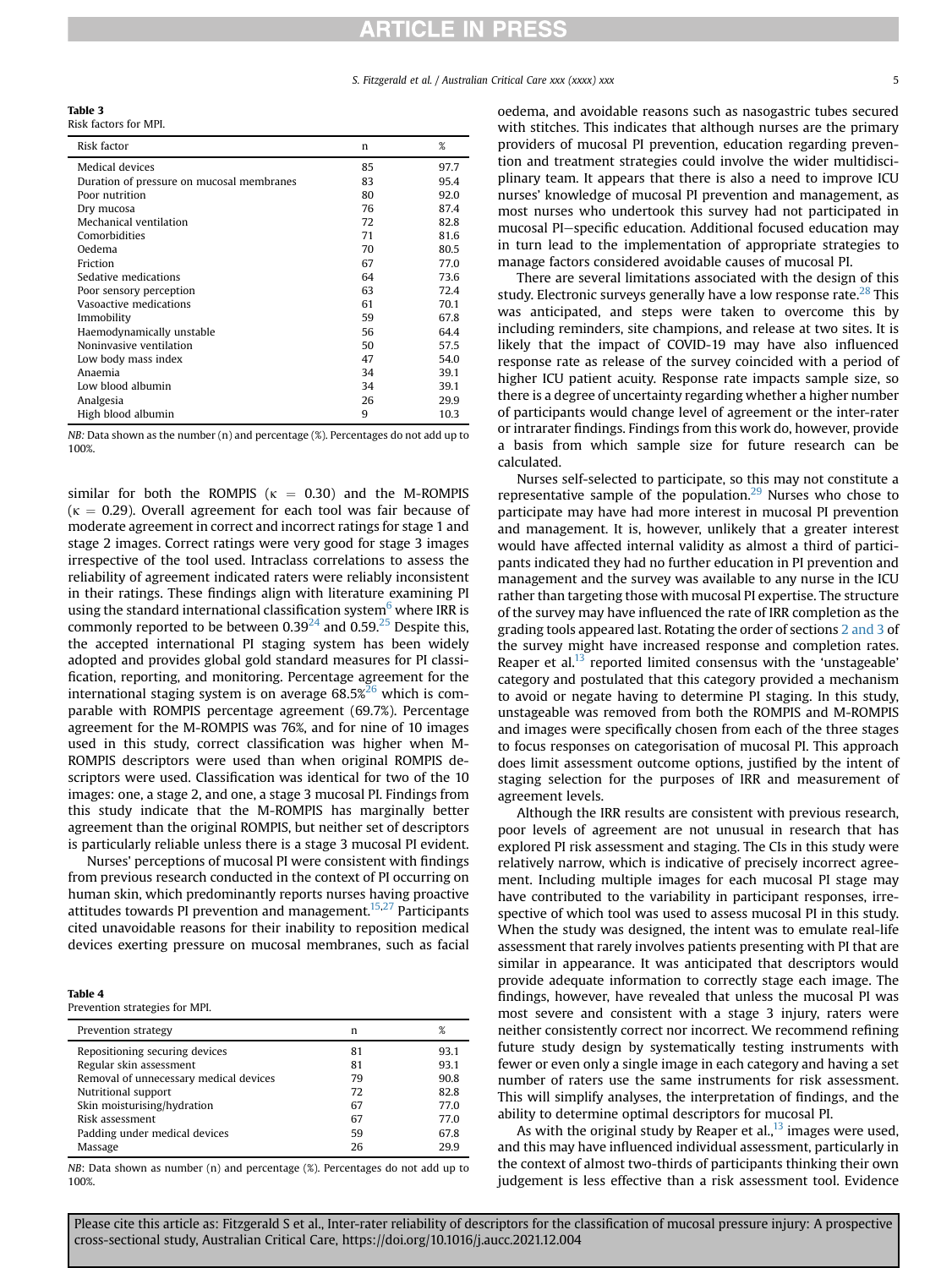# **RTICLE IN PRESS**

6 S. Fitzgerald et al. / Australian Critical Care xxx (xxxx) xxx

<span id="page-5-2"></span>

|--|--|

Barriers and enablers to MPI prevention.

prevention and documentation

NB: Data shown as the number (n) and percentage (%).

Risk assessment tools Ongoing evaluation of practice

| Barriers                                                                                                                                       |                                                                                                                             |                                                                                                                                                                                                                                                                                                                                                                                        |  |  |
|------------------------------------------------------------------------------------------------------------------------------------------------|-----------------------------------------------------------------------------------------------------------------------------|----------------------------------------------------------------------------------------------------------------------------------------------------------------------------------------------------------------------------------------------------------------------------------------------------------------------------------------------------------------------------------------|--|--|
| Staffing, workload, and organisational<br>$(n = 47, 54%)$                                                                                      | Education and knowledge ( $n = 21,24\%)$                                                                                    | Difficulty or inability to reposition medical devices ( $n = 19,22\%)$                                                                                                                                                                                                                                                                                                                 |  |  |
| Time<br>Insufficient staffing<br>Skill mix<br>Lack of resources<br>Lack of compliance with protocol, poor<br>nursing care, effort              | Lack of education and experience<br>Conflicting information about what MPI<br>entails<br>MPI prevention not a high priority | Nasogastric tube attached to patient with stitches<br>Patient in prone position<br>Significant facial oedema<br>Difficult airway leading to apprehension about repositioning<br>Patient agitation or noncompliance with care<br>Coagulopathy where device movement may disturb clots and cause blood loss<br>Haemodynamically unstable<br>Difficult to open/see inside patient's mouth |  |  |
| <b>Enablers</b>                                                                                                                                |                                                                                                                             |                                                                                                                                                                                                                                                                                                                                                                                        |  |  |
| Assessment, communication, and<br>documentation ( $n = 38,44\%)$                                                                               | Staffing, workload, and<br>organisational ( $n = 31, 36\%)$                                                                 | Education and knowledge ( $n = 17,20\%)$                                                                                                                                                                                                                                                                                                                                               |  |  |
| Regular oral care, assessment and<br>repositioning of medical devices<br>Standardised approach with clear<br>guidance and requirements for MPI | Sufficient staffing<br>More time/less time-consuming MPI<br>prevention strategies<br>Improved budget (unspecified)          | Improved education<br>In-service<br>Clinical champions                                                                                                                                                                                                                                                                                                                                 |  |  |

indicates that clinical judgement is as useful as risk assessment tools to prevent  $PI<sub>1</sub><sup>30</sup>$  $PI<sub>1</sub><sup>30</sup>$  $PI<sub>1</sub><sup>30</sup>$  but the impact of assessment using imagery rather than real patients is not well understood despite this approach being common.<sup>[9](#page-6-6)</sup> Prospective studies to explore the superiority of expert clinical judgement in contrast to risk assessment

Lower acuity of patients

Leadership from senior staff highlighting MPI importance and assisting with implementing preventative strategies

medical devices

MPI prevention

Regular review of the requirement for

More or better access to resources for

tools and determine which characteristics impact on expert judgement are warranted. The M-ROMPIS may have slightly better agreement than the ROMPIS, but whether it is a reliable tool for assessing the severity of mucosal PI requires additional exploration. A systematic review and meta-analysis of PI assessment scales for ICU patients confirmed variability in evaluation criteria impacts the clinical utility of available options. In addition, despite widespread use, there is a lack of verification of tools used for PI risk assessment in the ICU setting.<sup>[31](#page-6-28)</sup> Future research must incorporate robust design to revise and refine existing mucosal PI classification options. Using instruments in real time also accommodates the assessment of content and construct validity. In this study, mucosal PI descriptors were modified in response to a panel of experts agreeing that the existing terminology did not align with vernacular of ICU clinicians. Systematic sampling, which involves the selection of cases drawn from a population at fixed intervals, $32$  is a sampling technique that would minimise the potential for selection bias providing a representative sample. Recruitment strategies should also accommodate all healthcare disciplines responsible for the ICU patient. Prospective cohort studies would be beneficial for two key reasons: the capacity to incorporate participant feedback on the nature of descriptors and their relationship to mucosal PI severity in real time and the opportunity to monitor the evolution of mucosal PIs as they emerge. Evidence that describes the trajectory of mucosal PI from

## 5. Conclusion

ICU patients are frequently at a high risk of developing mucosal PI from essential therapeutic equipment. This study built on the

initial insult to resolution has not been located.

work of Reaper et al. $13$  by testing the reliability of the original ROMPIS descriptors in a different population of end users. In addition, the M-ROMPIS tool was developed and tested to determine if using language consistent with commonly used PI assessment terms would improve reliability. Although there are limitations, findings indicate the M-ROMPIS may have marginally better agreement than the ROMPIS. Insights are also provided regarding ICU nurses' perceptions of mucosal PI and its prevention. Participants claim a proactive attitude towards mucosal PI management and its prevention but require further education to strengthen their perceived capacity for risk assessment and clinical judgement. This work provides a foundation for future benchmarking and a platform from which further research to refine and test descriptors specific to mucosal PI can be generated.

## Conflict of interest

The authors declare no conflict of interest.

### CRediT authorship contribution statement

Simone Fitzgerald: Conceptualisation, Methodology, Investigation, Data curation, Writing  $-$  original draft. Lauren McTier: Conceptualisation, Methodology, Writing  $-$  review  $\&$  editing of draft. Christina Whitehead: Methodology, Investigation, Data curation. Kristy Masters: Methodology, Investigation, Data curation. Rochelle Wynne: Conceptualisation, Methodology, Investigation, Data curation, Formal analysis, Writing  $-$  original draft.

### <span id="page-5-0"></span>References

- <span id="page-5-1"></span>[1] [Nguyen K, Chaboyer W, Whitty J. Pressure injury in Australian public hospi](http://refhub.elsevier.com/S1036-7314(21)00178-8/sref1)[tals: a cost-of-illness study. Aust Health Rev 2015;39:329](http://refhub.elsevier.com/S1036-7314(21)00178-8/sref1)-[36](http://refhub.elsevier.com/S1036-7314(21)00178-8/sref1).
- [2] [Gaspar S, Peralta M, Marques A, Budri A, Gaspar de Matos M. Effectiveness of](http://refhub.elsevier.com/S1036-7314(21)00178-8/sref2) [hospital-acquired pressure ulcers prevention: a systematic review. Int Wound](http://refhub.elsevier.com/S1036-7314(21)00178-8/sref2) [J 2019;16:1087](http://refhub.elsevier.com/S1036-7314(21)00178-8/sref2)-[102.](http://refhub.elsevier.com/S1036-7314(21)00178-8/sref2)